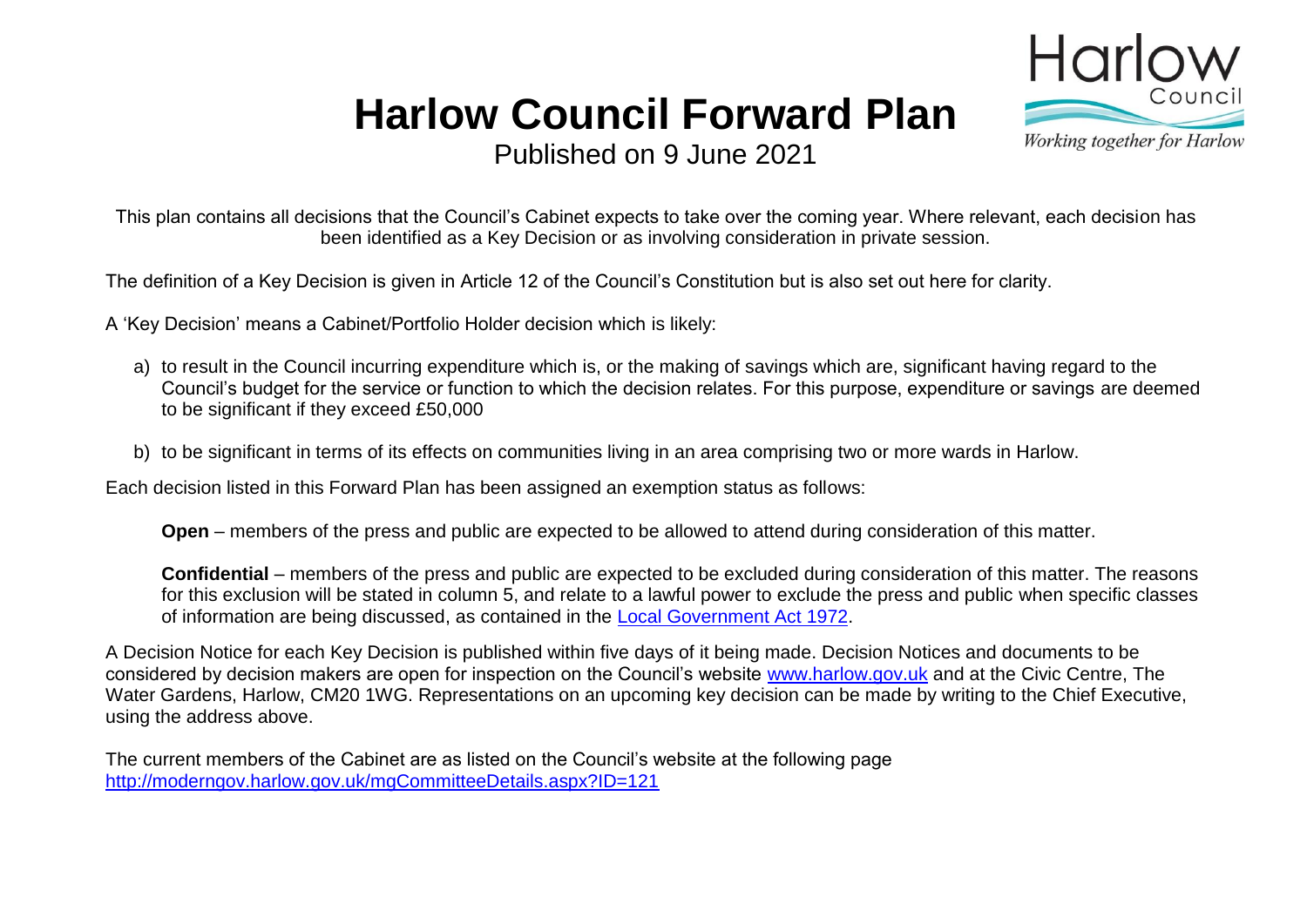| Ref.        | <b>Decision title</b>                                                         | <b>Decision</b><br><b>Maker</b> | <b>Expected</b><br>Date of<br><b>Decision and</b><br>Ward(s)<br>affected | <b>Key Decision and private</b><br>consideration status | <b>Documents to</b><br>be considered<br>by decision<br>maker | <b>Portfolio Holder and</b><br><b>Lead Officer</b>                                                                    |
|-------------|-------------------------------------------------------------------------------|---------------------------------|--------------------------------------------------------------------------|---------------------------------------------------------|--------------------------------------------------------------|-----------------------------------------------------------------------------------------------------------------------|
| 1012<br>705 | <b>Harlow and Gilston</b><br><b>Garden Town</b><br>Sustainability<br>Guidance | Cabinet                         | 17 Jun 2021<br>All Wards                                                 | Key decision: Yes<br>Likely exemption status:<br>Open   | Officer's report                                             | Portfolio Holder for<br><b>Strategic Growth</b><br>(Councillor Michael<br>Hardware)<br>Andrew Bramidge                |
| 1012<br>482 | <b>Equality and Diversity</b><br>Policy                                       | Cabinet                         | 17 Jun 2021                                                              | Key decision: No<br>Likely exemption status:<br>Open    | Officer's report                                             | Portfolio Holder for<br>Finance and<br>Governance<br>(Councillor Russell<br>Perrin)<br>Simon Hill                     |
| 1012<br>605 | <b>Year End 2020/21</b><br>Finance and<br><b>Performance Report</b>           | Cabinet                         | 8 Jul 2021                                                               | Key decision: No<br>Likely exemption status:<br>Open    | Officer's report                                             | Leader of the Council<br>and Lead on Economic<br><b>Recovery (Councillor</b><br>Andrew Johnson)<br><b>Brian Keane</b> |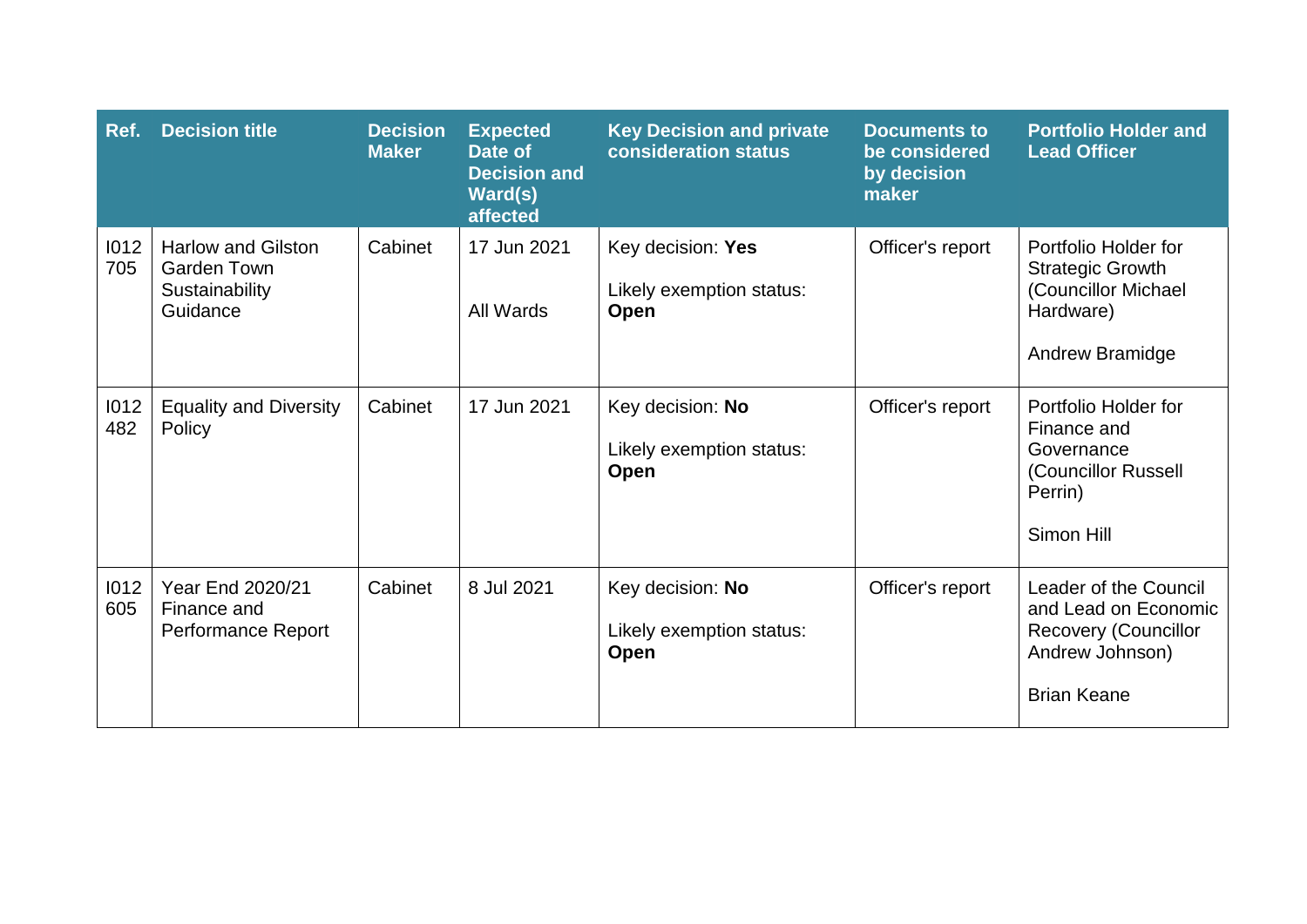| Ref.        | <b>Decision title</b>                                              | <b>Decision</b><br><b>Maker</b> | <b>Expected</b><br>Date of<br><b>Decision and</b><br>Ward(s)<br>affected | <b>Key Decision and private</b><br>consideration status     | <b>Documents to</b><br>be considered<br>by decision<br>maker | <b>Portfolio Holder and</b><br><b>Lead Officer</b>                                                                                                                                             |
|-------------|--------------------------------------------------------------------|---------------------------------|--------------------------------------------------------------------------|-------------------------------------------------------------|--------------------------------------------------------------|------------------------------------------------------------------------------------------------------------------------------------------------------------------------------------------------|
| 1012<br>606 | <b>Housing Revenue</b><br><b>Account Outturn</b><br>Report 2020/21 | Cabinet                         | 8 Jul 2021                                                               | Key decision: No<br>Likely exemption status:<br>Open        | Officer's report                                             | Portfolio Holder for<br><b>Housing (Councillor</b><br>Simon Carter),<br>Portfolio Holder for<br>Finance and<br>Governance<br>(Councillor Russell<br>Perrin)<br>Andrew Murray, Simon<br>Freeman |
| 1012<br>607 | <b>Capital Programmes</b><br><b>Outturn Report</b><br>2020/21      | Cabinet                         | 8 Jul 2021                                                               | Key decision: No<br>Likely exemption status:<br><b>Open</b> | Officer's report                                             | Portfolio Holder for<br><b>Housing (Councillor</b><br>Simon Carter),<br>Portfolio Holder for<br>Finance and<br>Governance<br>(Councillor Russell<br>Perrin)<br>Andrew Murray, Simon<br>Freeman |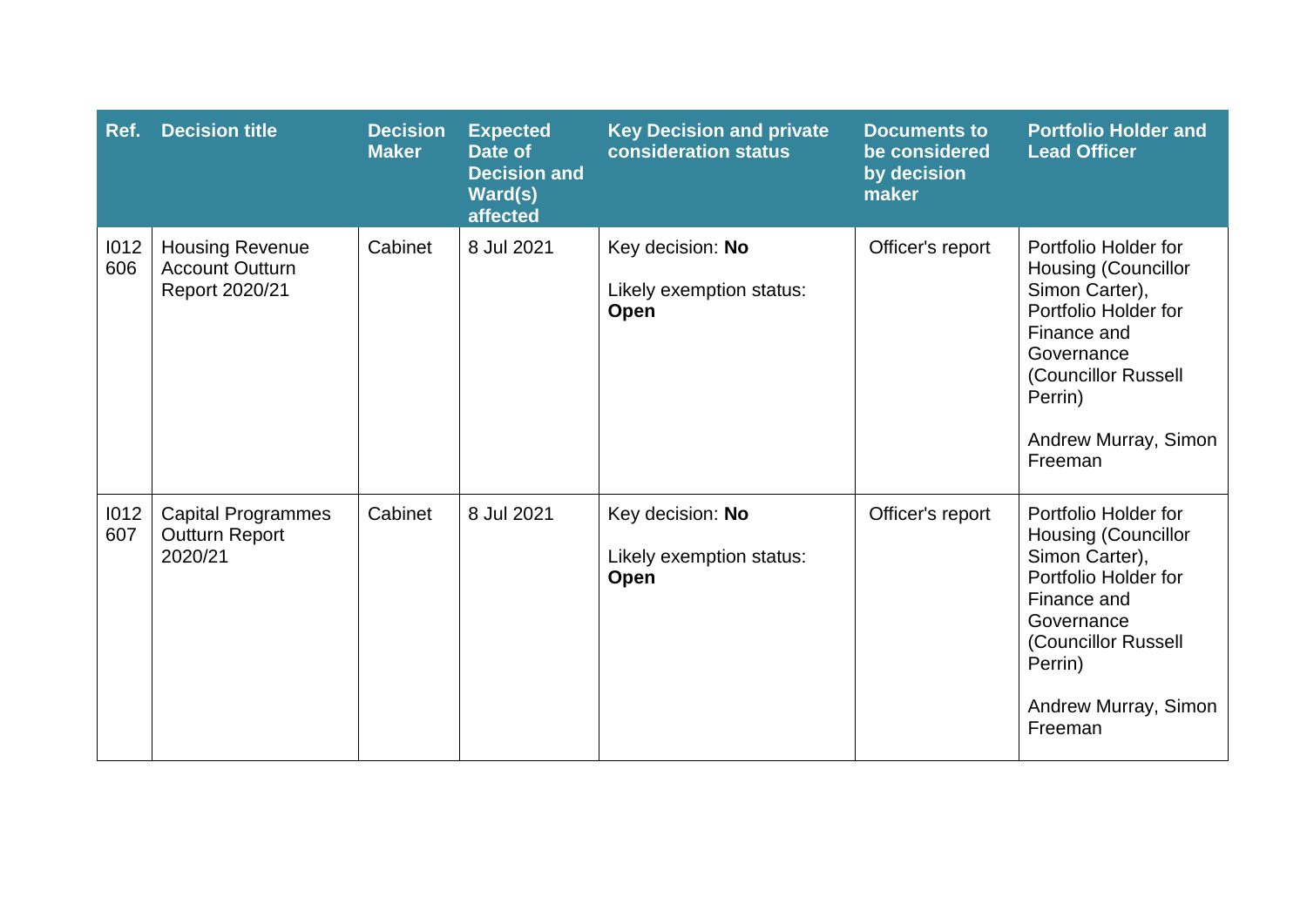| Ref.        | <b>Decision title</b>                                 | <b>Decision</b><br><b>Maker</b> | <b>Expected</b><br>Date of<br><b>Decision and</b><br>Ward(s)<br>affected | <b>Key Decision and private</b><br>consideration status | <b>Documents to</b><br>be considered<br>by decision<br>maker | <b>Portfolio Holder and</b><br><b>Lead Officer</b>                                                                    |
|-------------|-------------------------------------------------------|---------------------------------|--------------------------------------------------------------------------|---------------------------------------------------------|--------------------------------------------------------------|-----------------------------------------------------------------------------------------------------------------------|
| 1012<br>706 | <b>Renewal of Article 4</b><br><b>Directions</b>      | Cabinet                         | 8 Jul 2021<br>All Wards                                                  | Key decision: Yes<br>Likely exemption status:<br>Open   | Officer's report                                             | Portfolio Holder for<br><b>Strategic Growth</b><br>(Councillor Michael<br>Hardware)<br>Andrew Bramidge,<br>Jane Greer |
| 1012<br>707 | Harlow Design Guide -<br>Approval for<br>Consultation | Cabinet                         | 8 Jul 2021                                                               | Key decision: Yes<br>Likely exemption status:<br>Open   | Officer's report                                             | Portfolio Holder for<br><b>Strategic Growth</b><br>(Councillor Michael)<br>Hardware)<br>Andrew Bramidge               |
| 1012<br>619 | Corporate Plan                                        | Cabinet                         | 9 Sep 2021                                                               | Key decision: Yes<br>Likely exemption status:<br>Open   | Officer's report                                             | Leader of the Council<br>and Lead on Economic<br><b>Recovery (Councillor</b><br>Andrew Johnson)<br><b>Brian Keane</b> |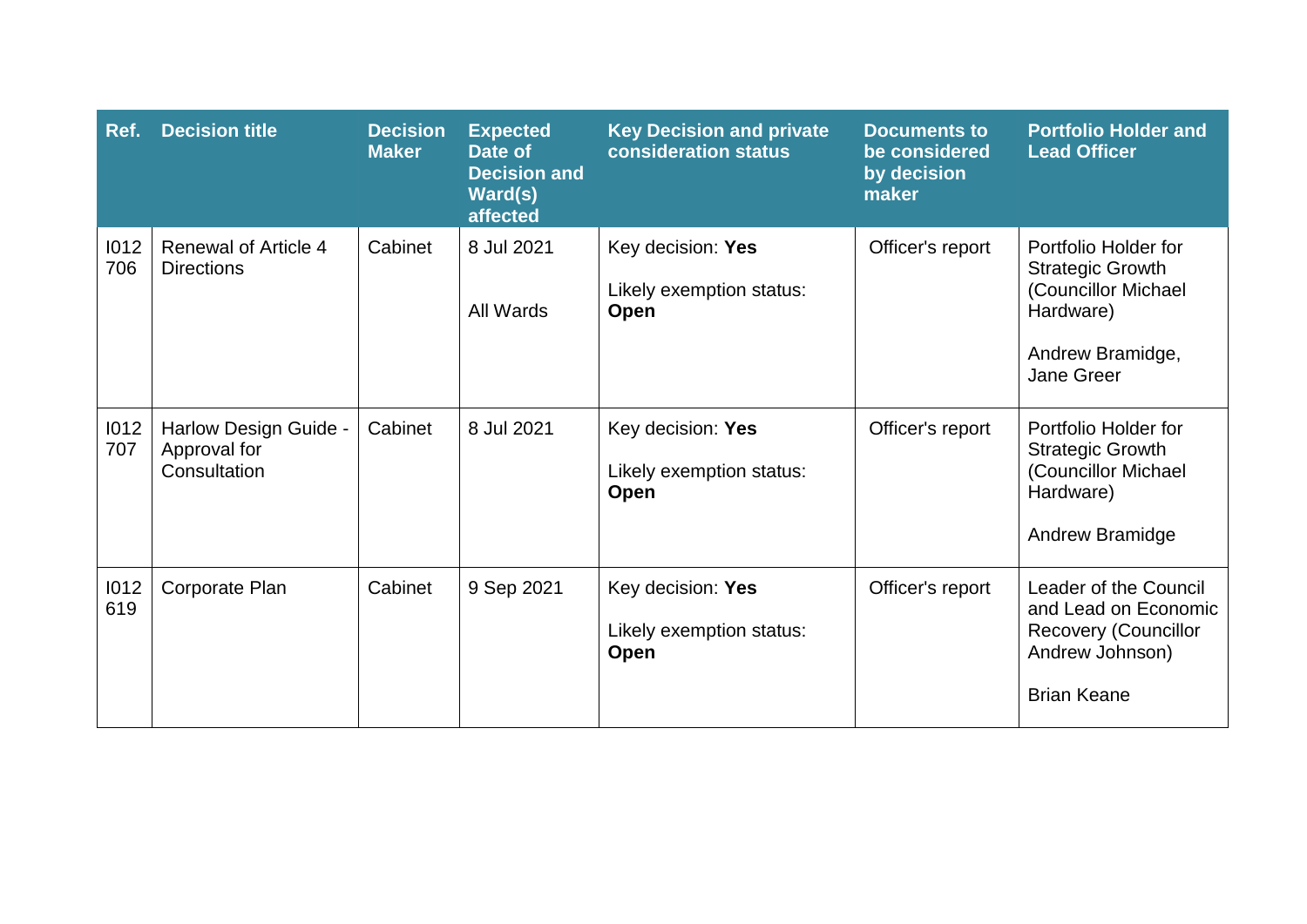| Ref.        | <b>Decision title</b>                                                            | <b>Decision</b><br><b>Maker</b> | <b>Expected</b><br>Date of<br><b>Decision and</b><br>Ward(s)<br>affected | <b>Key Decision and private</b><br>consideration status | <b>Documents to</b><br>be considered<br>by decision<br>maker | <b>Portfolio Holder and</b><br><b>Lead Officer</b>                                                                                                                                             |
|-------------|----------------------------------------------------------------------------------|---------------------------------|--------------------------------------------------------------------------|---------------------------------------------------------|--------------------------------------------------------------|------------------------------------------------------------------------------------------------------------------------------------------------------------------------------------------------|
| 1012<br>608 | Joint Finance and<br>Performance Report,<br>Quarter 1 2021/22                    | Cabinet                         | 9 Sep 2021                                                               | Key decision: No<br>Likely exemption status:<br>Open    | Officer's report                                             | Portfolio Holder for<br>Finance and<br>Governance<br>(Councillor Russell<br>Perrin)<br>Simon Freeman                                                                                           |
| 1012<br>609 | <b>Housing Revenue</b><br>Account, Quarter 1<br><b>Finance Report</b><br>2021/22 | Cabinet                         | 9 Sep 2021                                                               | Key decision: No<br>Likely exemption status:<br>Open    | Officer's report                                             | Portfolio Holder for<br><b>Housing (Councillor</b><br>Simon Carter),<br>Portfolio Holder for<br>Finance and<br>Governance<br>(Councillor Russell<br>Perrin)<br>Andrew Murray, Simon<br>Freeman |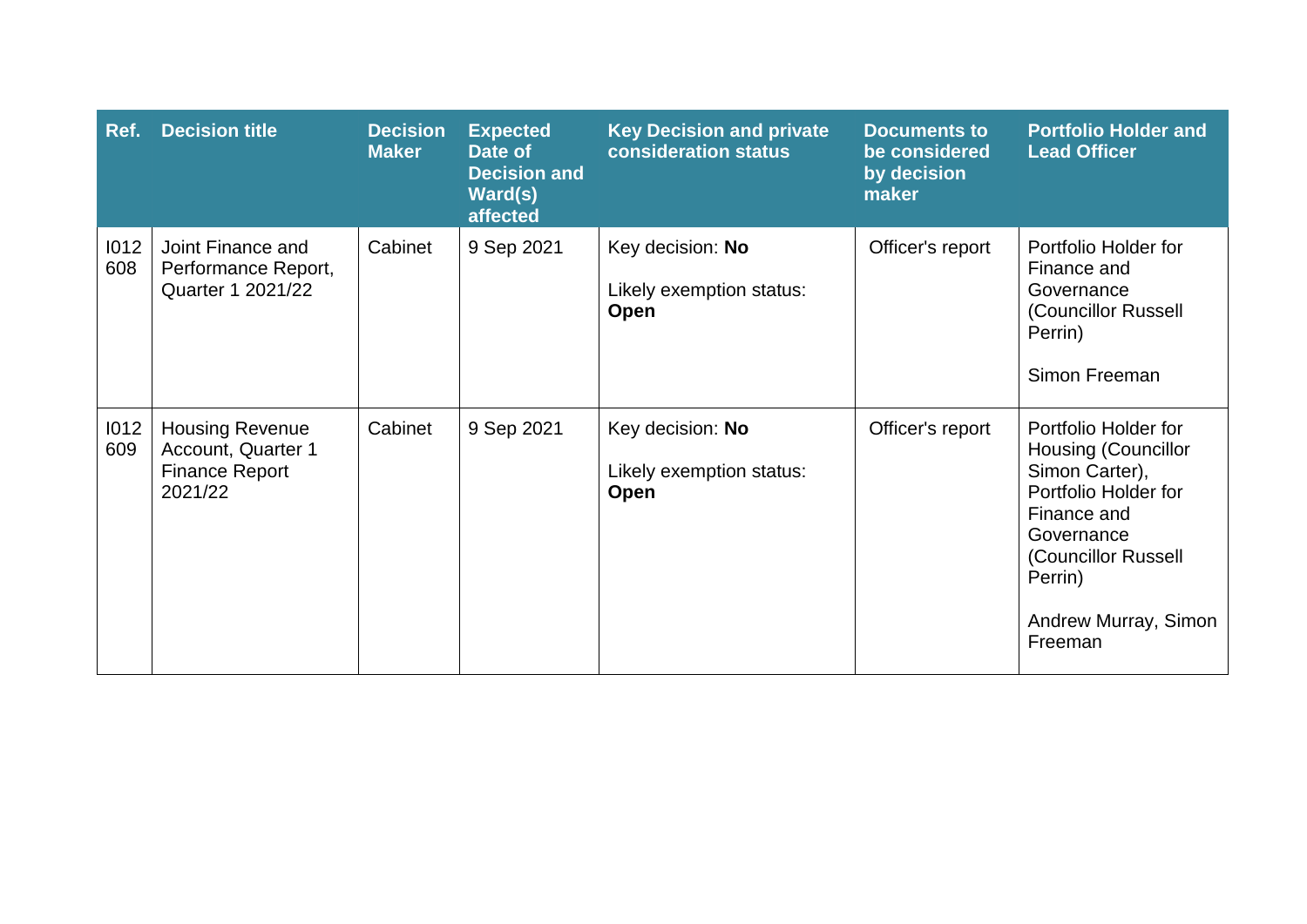| Ref.        | <b>Decision title</b>                                             | <b>Decision</b><br><b>Maker</b> | <b>Expected</b><br>Date of<br><b>Decision and</b><br>Ward(s)<br>affected | <b>Key Decision and private</b><br>consideration status | <b>Documents to</b><br>be considered<br>by decision<br>maker | <b>Portfolio Holder and</b><br><b>Lead Officer</b>                                                                                                                                             |
|-------------|-------------------------------------------------------------------|---------------------------------|--------------------------------------------------------------------------|---------------------------------------------------------|--------------------------------------------------------------|------------------------------------------------------------------------------------------------------------------------------------------------------------------------------------------------|
| 1012<br>610 | Capital Programmes,<br><b>Quarter 1 Finance</b><br>Report 2021/22 | Cabinet                         | 9 Sep 2021                                                               | Key decision: No<br>Likely exemption status:<br>Open    | Officer's report                                             | Portfolio Holder for<br><b>Housing (Councillor</b><br>Simon Carter),<br>Portfolio Holder for<br>Finance and<br>Governance<br>(Councillor Russell<br>Perrin)<br>Andrew Murray, Simon<br>Freeman |
| 1012<br>611 | <b>Annual Treasury</b><br><b>Management Report</b><br>2020/21     | Cabinet                         | 9 Sep 2021                                                               | Key decision: Yes<br>Likely exemption status:<br>Open   | Officer's report                                             | Portfolio Holder for<br>Finance and<br>Governance<br>(Councillor Russell<br>Perrin)<br>Simon Freeman                                                                                           |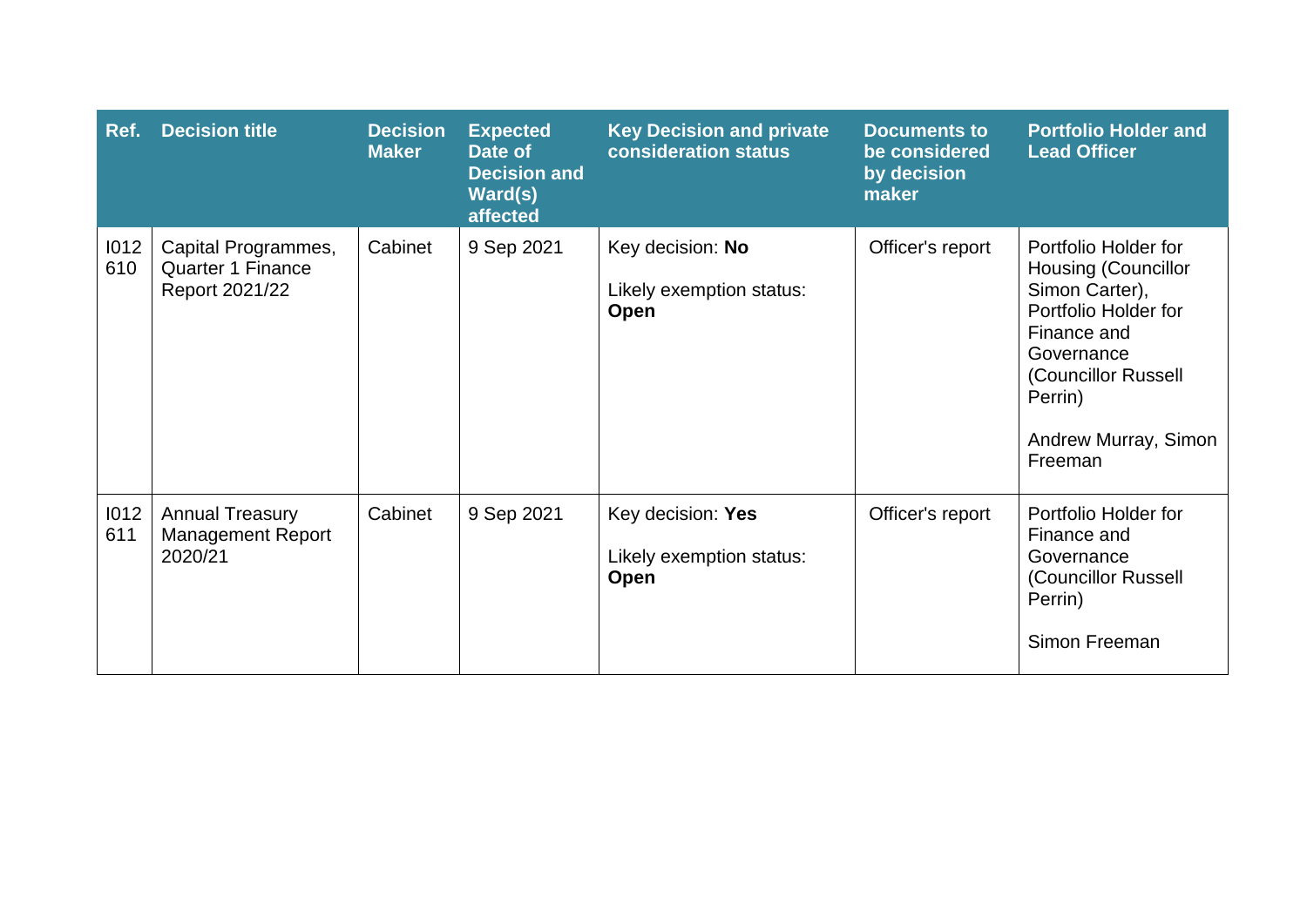| Ref.        | <b>Decision title</b>                                                                                                              | <b>Decision</b><br><b>Maker</b> | <b>Expected</b><br>Date of<br><b>Decision and</b><br>Ward(s)<br>affected                      | <b>Key Decision and private</b><br>consideration status | <b>Documents to</b><br>be considered<br>by decision<br>maker | <b>Portfolio Holder and</b><br><b>Lead Officer</b>                                                                                                                                        |
|-------------|------------------------------------------------------------------------------------------------------------------------------------|---------------------------------|-----------------------------------------------------------------------------------------------|---------------------------------------------------------|--------------------------------------------------------------|-------------------------------------------------------------------------------------------------------------------------------------------------------------------------------------------|
| 1012<br>872 | Town Plan - Draft for<br>Consultation                                                                                              | Cabinet                         | 9 Sep 2021<br>All Wards                                                                       | Key decision: Yes<br>Likely exemption status:<br>Open   | Officer's report                                             | Portfolio Holder for<br>Regeneration<br>(Councillor Dan<br>Swords), Portfolio<br><b>Holder for Strategic</b><br>Growth (Councillor<br>Michael Hardware)<br>Andrew Bramidge,<br>Jane Greer |
| 1012<br>484 | Use of Compulsory<br><b>Purchase Orders to</b><br>Advance the<br>Development of<br><b>Harlow and Gilston</b><br><b>Garden Town</b> | Cabinet                         | 9 Sep 2021<br>Little Parndon<br>and Hare<br><b>Street; Mark</b><br>Hall;<br><b>Netteswell</b> | Key decision: Yes<br>Likely exemption status:<br>Open   | Officer's report                                             | Portfolio Holder for<br><b>Strategic Growth</b><br>(Councillor Michael<br>Hardware)<br>Andrew Bramidge                                                                                    |
| 1012<br>709 | Rolling Infrastructure<br>Fund Memorandum of<br>Understanding                                                                      | Cabinet                         | 9 Sep 2021                                                                                    | Key decision: Yes<br>Likely exemption status:<br>Open   | Officer's report                                             | Portfolio Holder for<br><b>Strategic Growth</b><br>(Councillor Michael<br>Hardware)<br><b>Andrew Bramidge</b>                                                                             |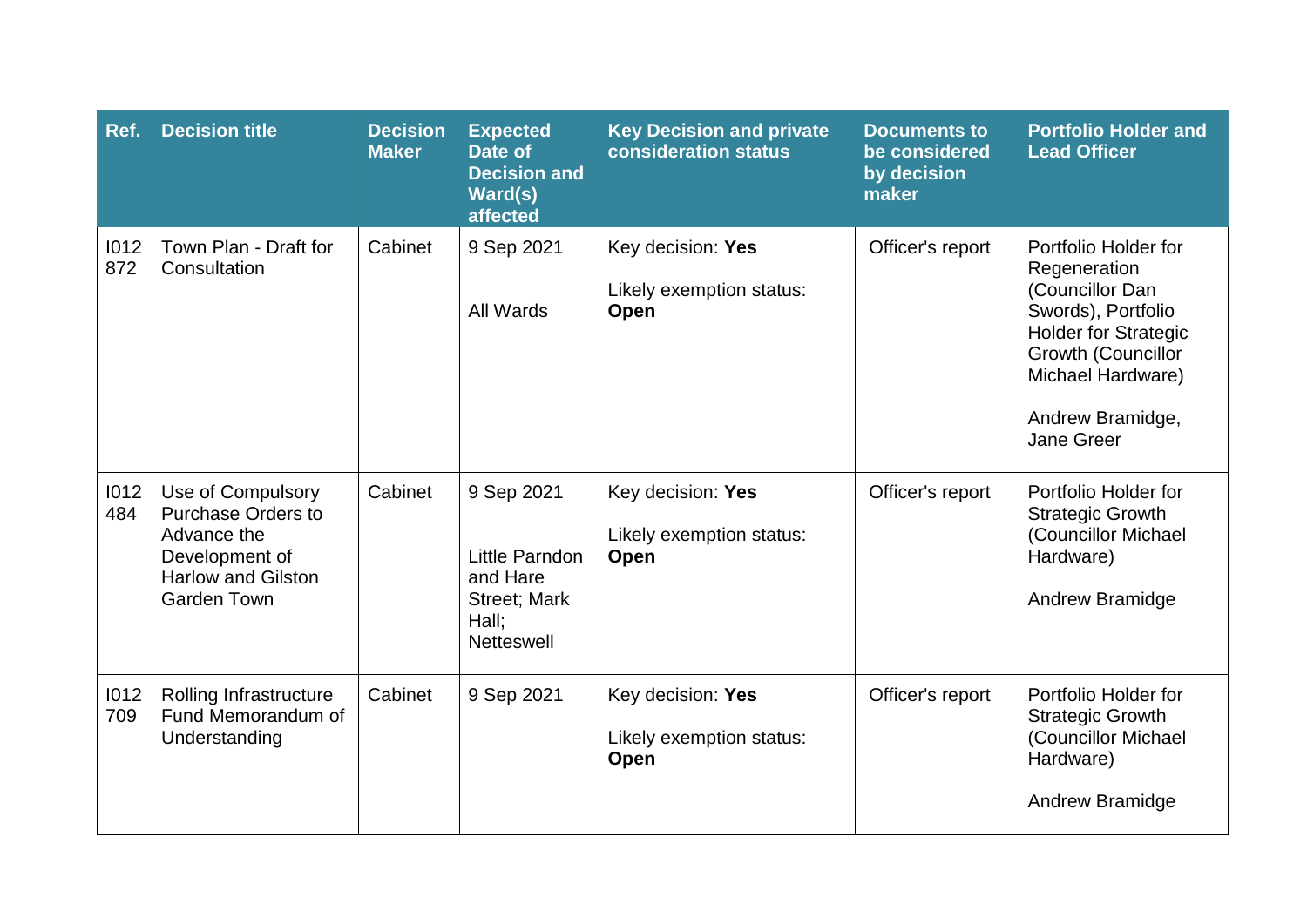| Ref.        | <b>Decision title</b>                                            | <b>Decision</b><br><b>Maker</b> | <b>Expected</b><br>Date of<br><b>Decision and</b><br>Ward(s)<br>affected | <b>Key Decision and private</b><br>consideration status | <b>Documents to</b><br>be considered<br>by decision<br>maker | <b>Portfolio Holder and</b><br><b>Lead Officer</b>                                                                     |
|-------------|------------------------------------------------------------------|---------------------------------|--------------------------------------------------------------------------|---------------------------------------------------------|--------------------------------------------------------------|------------------------------------------------------------------------------------------------------------------------|
| 1012<br>851 | Carbon Management<br>Plan                                        | Cabinet                         | 9 Sep 2021                                                               | Key decision: Yes<br>Likely exemption status:<br>Open   | Officer's report                                             | Portfolio Holder for<br>Environment<br>(Councillor Alastair<br>Gunn)<br>Andrew Bramidge                                |
| 1012<br>854 | <b>Electric Vehicle</b><br><b>Charging Point</b><br>Installation | Cabinet                         | 9 Sep 2021                                                               | Key decision: Yes<br>Likely exemption status:<br>Open   | Officer's report                                             | Portfolio Holder for<br>Environment<br>(Councillor Alastair<br>Gunn)<br>Andrew Bramidge                                |
| 1012<br>848 | <b>Harlow Community</b><br>Hub                                   | Cabinet                         | 9 Sep 2021                                                               | Key decision: Yes<br>Likely exemption status:<br>Open   | Officer's report                                             | Deputy Leader and<br>Portfolio Holder for<br><b>Community Resilience</b><br>(Councillor Joel<br>Charles)<br>Jane Greer |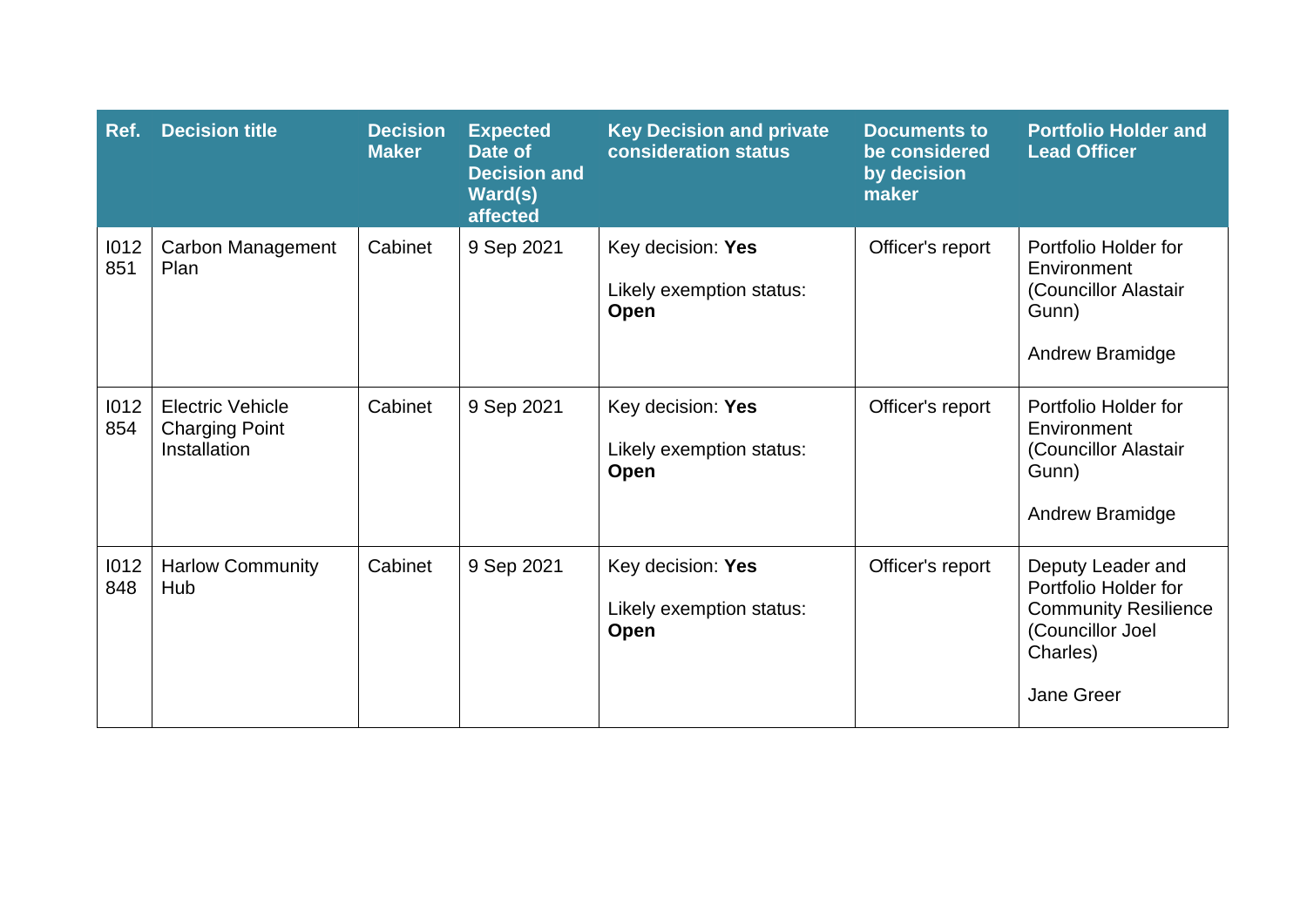| Ref.        | <b>Decision title</b>                                                          | <b>Decision</b><br><b>Maker</b> | <b>Expected</b><br>Date of<br><b>Decision and</b><br>Ward(s)<br>affected | <b>Key Decision and private</b><br>consideration status | <b>Documents to</b><br>be considered<br>by decision<br>maker | <b>Portfolio Holder and</b><br><b>Lead Officer</b>                                                     |
|-------------|--------------------------------------------------------------------------------|---------------------------------|--------------------------------------------------------------------------|---------------------------------------------------------|--------------------------------------------------------------|--------------------------------------------------------------------------------------------------------|
| 1012<br>612 | Debt Write Offs                                                                | Cabinet                         | 9 Sep 2021                                                               | Key decision: Yes<br>Likely exemption status:<br>Open   | Officer's report                                             | Portfolio Holder for<br>Finance and<br>Governance<br>(Councillor Russell<br>Perrin)<br>Simon Freeman   |
| 1012<br>710 | <b>Timetable for Local</b><br><b>Plan Review</b>                               | Cabinet                         | 14 Oct 2021                                                              | Key decision: No<br>Likely exemption status:<br>Open    | Officer's report                                             | Portfolio Holder for<br><b>Strategic Growth</b><br>(Councillor Michael<br>Hardware)<br>Andrew Bramidge |
| 1012<br>708 | Adoption of Affordable<br>Housing<br>Supplementary<br><b>Planning Document</b> | Cabinet                         | 14 Oct 2021                                                              | Key decision: Yes<br>Likely exemption status:<br>Open   | Officer's report                                             | Portfolio Holder for<br><b>Strategic Growth</b><br>(Councillor Michael<br>Hardware)<br>Andrew Bramidge |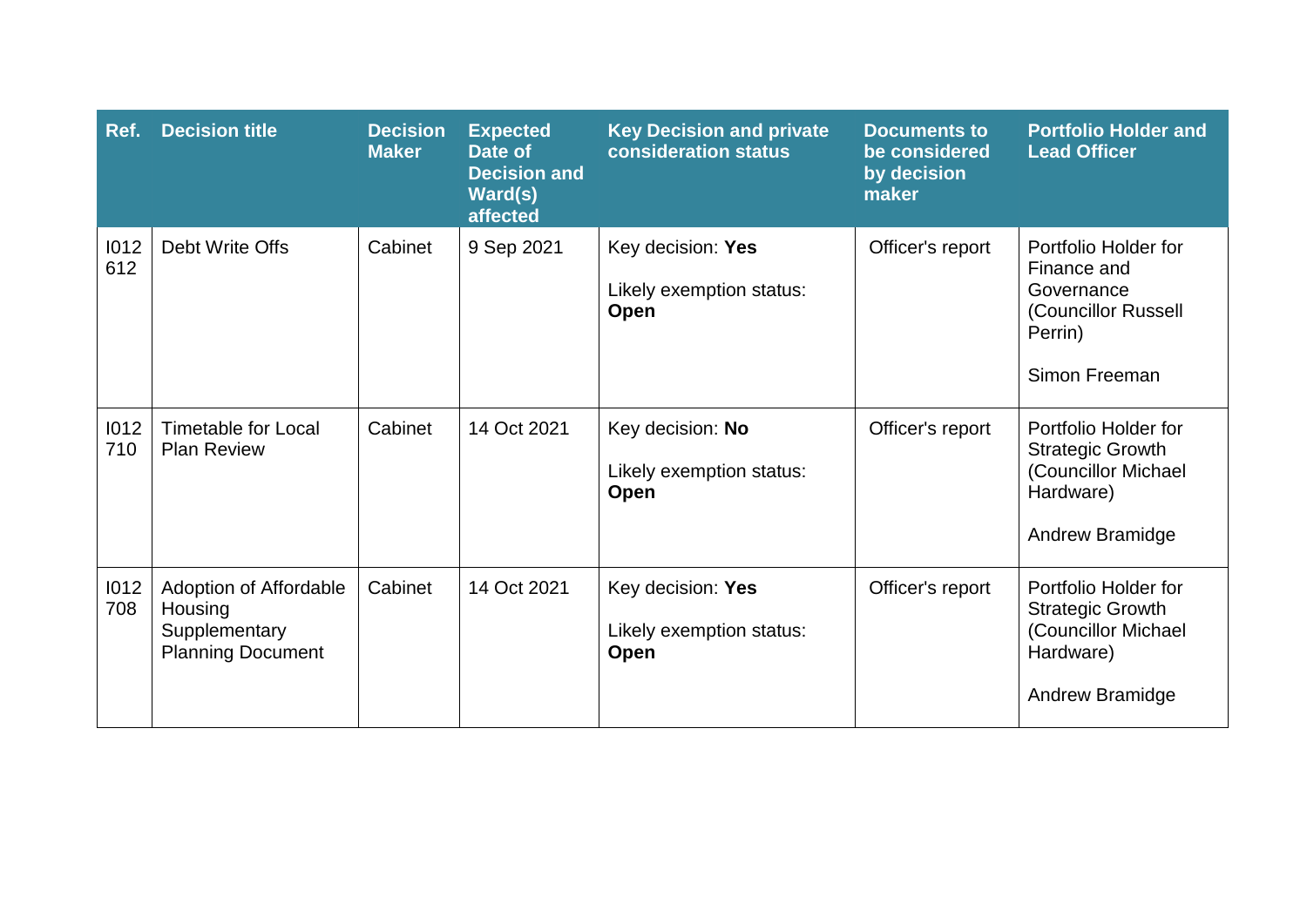| Ref.        | <b>Decision title</b>                                                                     | <b>Decision</b><br><b>Maker</b> | <b>Expected</b><br>Date of<br><b>Decision and</b><br>Ward(s)<br>affected                | <b>Key Decision and private</b><br>consideration status      | <b>Documents to</b><br>be considered<br>by decision<br>maker | <b>Portfolio Holder and</b><br><b>Lead Officer</b>                                                                                                                                                      |
|-------------|-------------------------------------------------------------------------------------------|---------------------------------|-----------------------------------------------------------------------------------------|--------------------------------------------------------------|--------------------------------------------------------------|---------------------------------------------------------------------------------------------------------------------------------------------------------------------------------------------------------|
| 1012<br>711 | <b>Harlow and Gilston</b><br><b>Garden Town</b><br><b>Transport Strategy</b>              | Cabinet                         | 14 Oct 2021<br>All Wards                                                                | Key decision: Yes<br>Likely exemption status:<br><b>Open</b> | Officer's report                                             | Portfolio Holder for<br><b>Strategic Growth</b><br>(Councillor Michael<br>Hardware)<br>Andrew Bramidge                                                                                                  |
| 1012<br>873 | <b>Town Centre</b><br>Masterplan                                                          | Cabinet                         | 14 Oct 2021<br>Toddbrook;<br>Little Parndon<br>and Hare<br>Street:<br><b>Netteswell</b> | Key decision: Yes<br>Likely exemption status:<br>Open        | Officer's report                                             | Portfolio Holder for<br>Regeneration<br>(Councillor Dan<br>Swords), Portfolio<br><b>Holder for Strategic</b><br><b>Growth (Councillor</b><br>Michael Hardware)<br>Jane Greer, Andrew<br><b>Bramidge</b> |
| 1012<br>712 | Open Space<br>Supplementary<br><b>Planning Document -</b><br>Approval for<br>Consultation | Cabinet                         | 14 Oct 2021<br>All Wards                                                                | Key decision: Yes<br>Likely exemption status:<br>Open        | Officer's report                                             | Portfolio Holder for<br><b>Strategic Growth</b><br>(Councillor Michael<br>Hardware)<br>Andrew Bramidge                                                                                                  |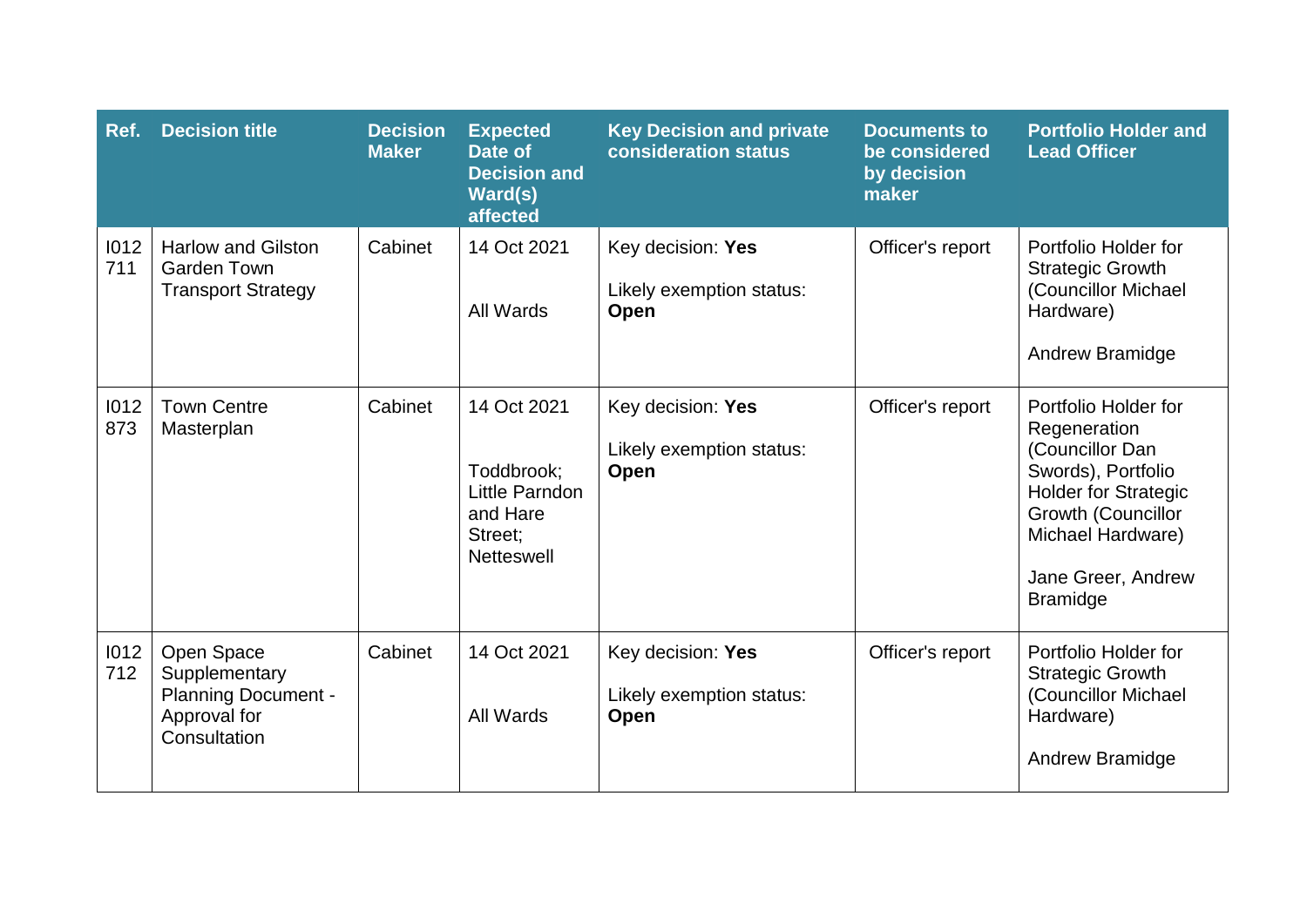| Ref.        | <b>Decision title</b>                          | <b>Decision</b><br><b>Maker</b> | <b>Expected</b><br>Date of<br><b>Decision and</b><br>Ward(s)<br>affected | <b>Key Decision and private</b><br>consideration status | <b>Documents to</b><br>be considered<br>by decision<br>maker | <b>Portfolio Holder and</b><br><b>Lead Officer</b>                                                                                 |
|-------------|------------------------------------------------|---------------------------------|--------------------------------------------------------------------------|---------------------------------------------------------|--------------------------------------------------------------|------------------------------------------------------------------------------------------------------------------------------------|
| 1012<br>847 | Partnership Grant<br>Review                    | Cabinet                         | 14 Oct 2021                                                              | Key decision: Yes<br>Likely exemption status:<br>Open   | Officer's report                                             | Deputy Leader and<br>Portfolio Holder for<br><b>Community Resilience</b><br>(Councillor Joel<br>Charles)<br>Jane Greer             |
| 1012<br>849 | <b>Community Resilience</b><br><b>Strategy</b> | Cabinet                         | 14 Oct 2021                                                              | Key decision: Yes<br>Likely exemption status:<br>Open   | Officer's report                                             | Deputy Leader and<br>Portfolio Holder for<br><b>Community Resilience</b><br>(Councillor Joel<br>Charles)<br>Simon Hill, Jane Greer |
| 1012<br>874 | <b>Health and Wellbeing</b><br>Strategy        | Cabinet                         | 14 Oct 2021<br>All Wards                                                 | Key decision: Yes<br>Likely exemption status:<br>Open   | Officer's report                                             | Deputy Leader and<br>Portfolio Holder for<br><b>Community Resilience</b><br>(Councillor Joel<br>Charles)<br><b>Jane Greer</b>      |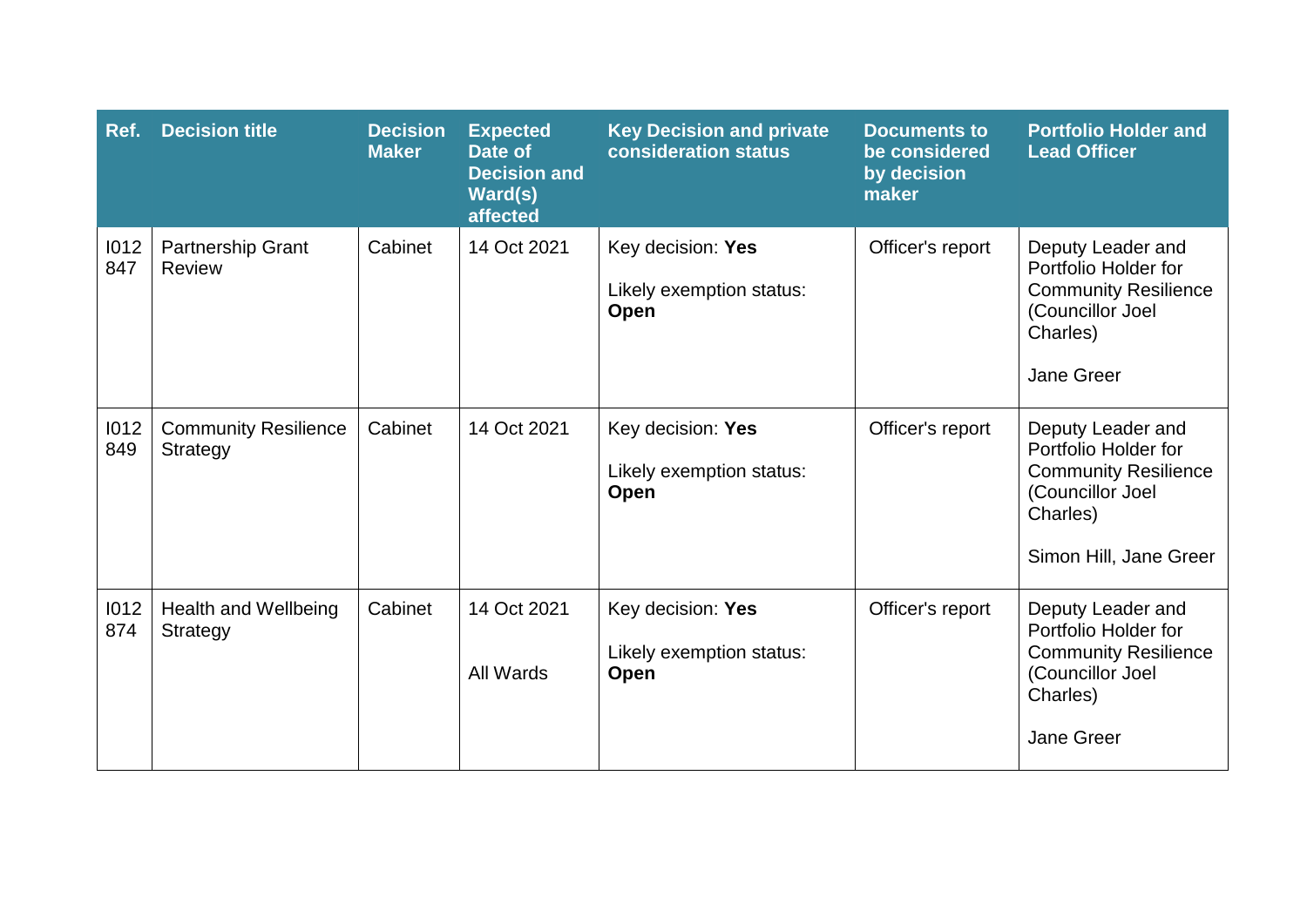| Ref.        | <b>Decision title</b>                                    | <b>Decision</b><br><b>Maker</b> | <b>Expected</b><br>Date of<br><b>Decision and</b><br>Ward(s)<br>affected | <b>Key Decision and private</b><br>consideration status | <b>Documents to</b><br>be considered<br>by decision<br>maker | <b>Portfolio Holder and</b><br><b>Lead Officer</b>                                                     |
|-------------|----------------------------------------------------------|---------------------------------|--------------------------------------------------------------------------|---------------------------------------------------------|--------------------------------------------------------------|--------------------------------------------------------------------------------------------------------|
| 1012<br>850 | Local Plan -<br>Statement of<br>Community<br>Involvement | Cabinet                         | 4 Nov 2021<br>(Provisional<br>date to be<br>confirmed)                   | Key decision: Yes<br>Likely exemption status:<br>Open   | Officer's report                                             | Portfolio Holder for<br><b>Strategic Growth</b><br>(Councillor Michael<br>Hardware)<br>Andrew Bramidge |
| 1012<br>852 | Environmental<br><b>Enforcement Delivery</b>             | Cabinet                         | 4 Nov 2021<br>(Provisional<br>date to be<br>confirmed)                   | Key decision: Yes<br>Likely exemption status:<br>Open   | Officer's report                                             | Portfolio Holder for<br>Environment<br>(Councillor Alastair<br>Gunn)<br>Andrew Bramidge                |
| 1012<br>853 | Tree Planting and Bio-<br><b>Diversity Management</b>    | Cabinet                         | 4 Nov 2021<br>(Provisional<br>date to be<br>confirmed)                   | Key decision: Yes<br>Likely exemption status:<br>Open   | Officer's report                                             | Portfolio Holder for<br>Environment<br>(Councillor Alastair<br>Gunn)<br>Andrew Bramidge                |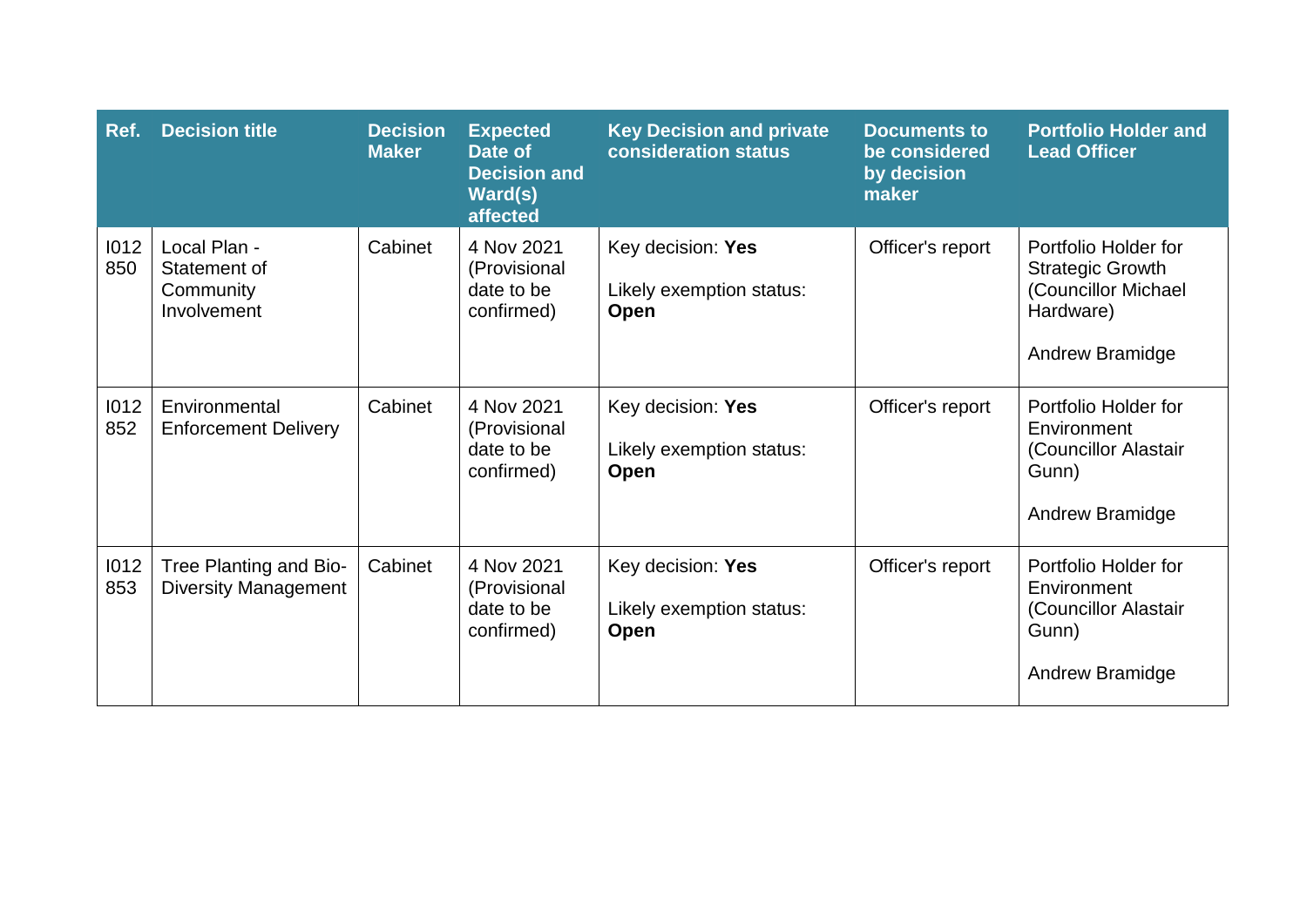| Ref.        | <b>Decision title</b>                                                                         | <b>Decision</b><br><b>Maker</b> | <b>Expected</b><br>Date of<br><b>Decision and</b><br>$Ward(s)$<br>affected | <b>Key Decision and private</b><br><b>consideration status</b> | <b>Documents to</b><br>be considered<br>by decision<br>maker | <b>Portfolio Holder and</b><br><b>Lead Officer</b>                                                   |
|-------------|-----------------------------------------------------------------------------------------------|---------------------------------|----------------------------------------------------------------------------|----------------------------------------------------------------|--------------------------------------------------------------|------------------------------------------------------------------------------------------------------|
| 1012<br>613 | <b>Treasury Management</b><br><b>Strategy Statement</b><br>2021/22: Mid-Year<br><b>Review</b> | Cabinet                         | 2 Dec 2021                                                                 | Key decision: Yes<br>Likely exemption status:<br>Open          | Officer's report                                             | Portfolio Holder for<br>Finance and<br>Governance<br>(Councillor Russell<br>Perrin)<br>Simon Freeman |
| 1012<br>614 | Joint Finance and<br>Performance Report,<br>Quarter 2 2021/22                                 | Cabinet                         | 2 Dec 2021                                                                 | Key decision: No<br>Likely exemption status:<br>Open           | Officer's report                                             | Portfolio Holder for<br>Finance and<br>Governance<br>(Councillor Russell<br>Perrin)<br>Simon Freeman |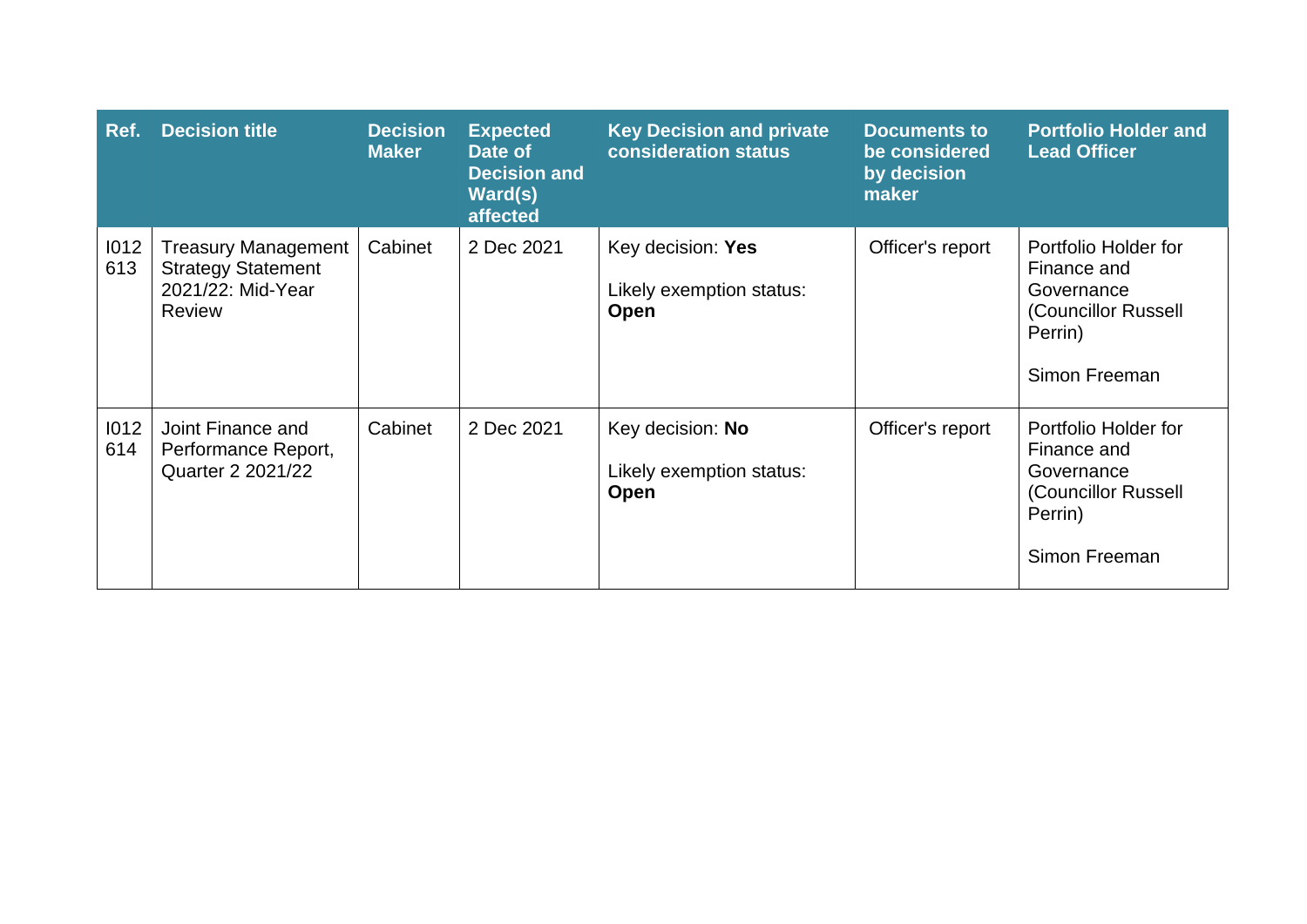| Ref.        | <b>Decision title</b>                                                            | <b>Decision</b><br><b>Maker</b> | <b>Expected</b><br>Date of<br><b>Decision and</b><br>Ward(s)<br>affected | <b>Key Decision and private</b><br>consideration status | <b>Documents to</b><br>be considered<br>by decision<br>maker | <b>Portfolio Holder and</b><br><b>Lead Officer</b>                                                                                                                                             |
|-------------|----------------------------------------------------------------------------------|---------------------------------|--------------------------------------------------------------------------|---------------------------------------------------------|--------------------------------------------------------------|------------------------------------------------------------------------------------------------------------------------------------------------------------------------------------------------|
| 1012<br>615 | <b>Housing Revenue</b><br>Account, Quarter 2<br><b>Finance Report</b><br>2021/22 | Cabinet                         | 2 Dec 2021                                                               | Key decision: No<br>Likely exemption status:<br>Open    | Officer's report                                             | Portfolio Holder for<br><b>Housing (Councillor</b><br>Simon Carter),<br>Portfolio Holder for<br>Finance and<br>Governance<br>(Councillor Russell<br>Perrin)<br>Andrew Murray, Simon<br>Freeman |
| 1012<br>616 | Capital Programmes,<br>Quarter 2 Finance<br>Report 2021/22                       | Cabinet                         | 2 Dec 2021                                                               | Key decision: No<br>Likely exemption status:<br>Open    | Officer's report                                             | Portfolio Holder for<br><b>Housing (Councillor</b><br>Simon Carter),<br>Portfolio Holder for<br>Finance and<br>Governance<br>(Councillor Russell<br>Perrin)<br>Andrew Murray, Simon<br>Freeman |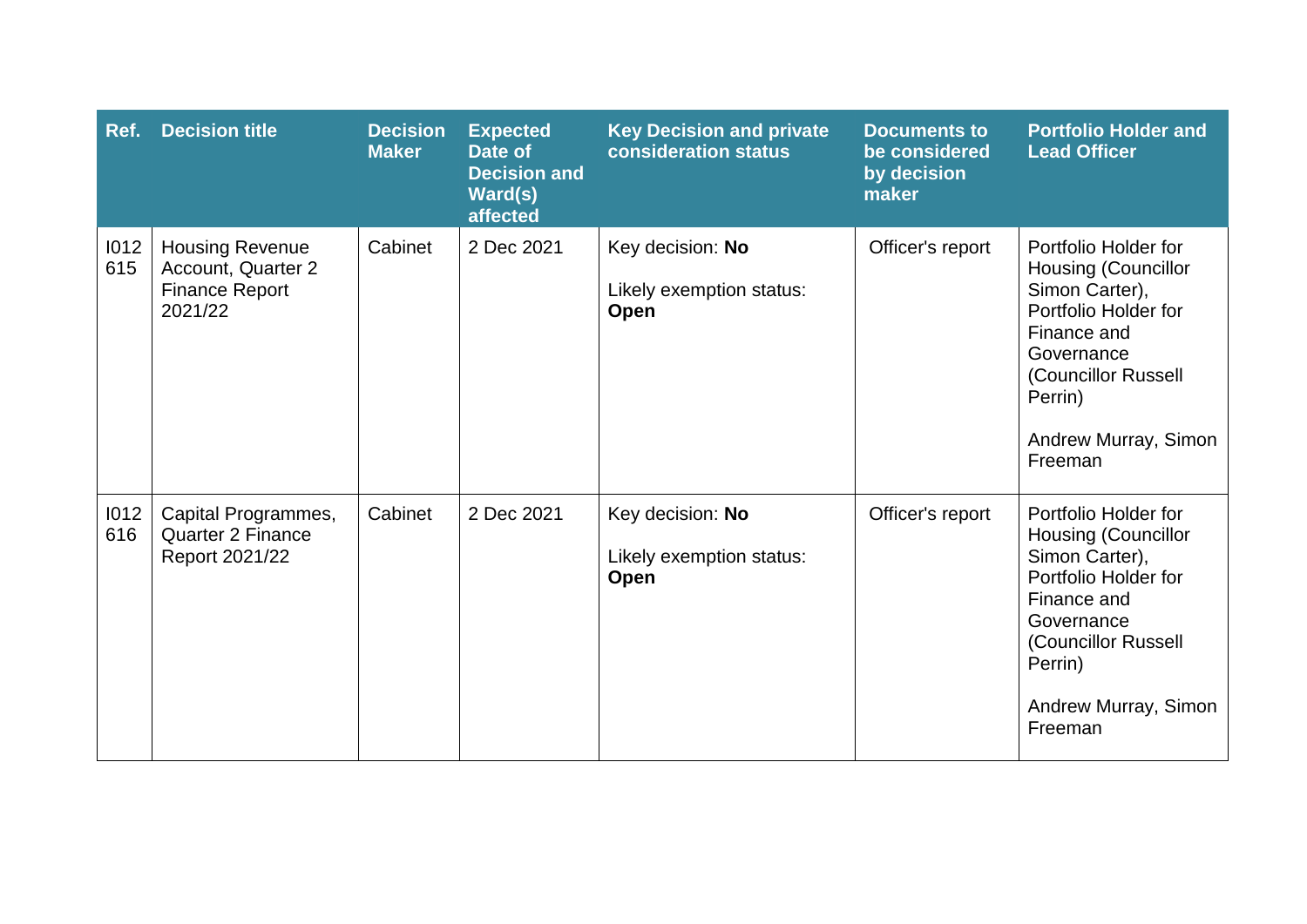| Ref.        | <b>Decision title</b>                                                                                          | <b>Decision</b><br><b>Maker</b> | <b>Expected</b><br>Date of<br><b>Decision and</b><br>Ward(s)<br>affected | <b>Key Decision and private</b><br><b>consideration status</b> | <b>Documents to</b><br>be considered<br>by decision<br>maker | <b>Portfolio Holder and</b><br><b>Lead Officer</b>                                                       |
|-------------|----------------------------------------------------------------------------------------------------------------|---------------------------------|--------------------------------------------------------------------------|----------------------------------------------------------------|--------------------------------------------------------------|----------------------------------------------------------------------------------------------------------|
| 1012<br>713 | Development of a<br><b>Local Community</b><br>Infrastructure Levy                                              | Cabinet                         | 2 Dec 2021<br>All Wards                                                  | Key decision: Yes<br>Likely exemption status:<br><b>Open</b>   | Officer's report                                             | Portfolio Holder for<br><b>Strategic Growth</b><br>(Councillor Michael<br>Hardware)<br>Andrew Bramidge   |
| 1012<br>617 | Debt Write Offs                                                                                                | Cabinet                         | 2 Dec 2021                                                               | Key decision: Yes<br>Likely exemption status:<br>Open          | Officer's report                                             | Portfolio Holder for<br>Finance and<br>Governance<br>(Councillor Russell<br>Perrin)<br>Simon Freeman     |
| 1012<br>131 | <b>Referral from Cabinet</b><br><b>Policy Development</b><br><b>Working Group -</b><br><b>Housing Strategy</b> | Cabinet                         | 2 Dec 2021                                                               | Key decision: Yes<br>Likely exemption status:<br>Open          | Officer's report                                             | Portfolio Holder for<br><b>Strategic Growth</b><br>(Councillor Michael<br>Hardware)<br><b>Jane Greer</b> |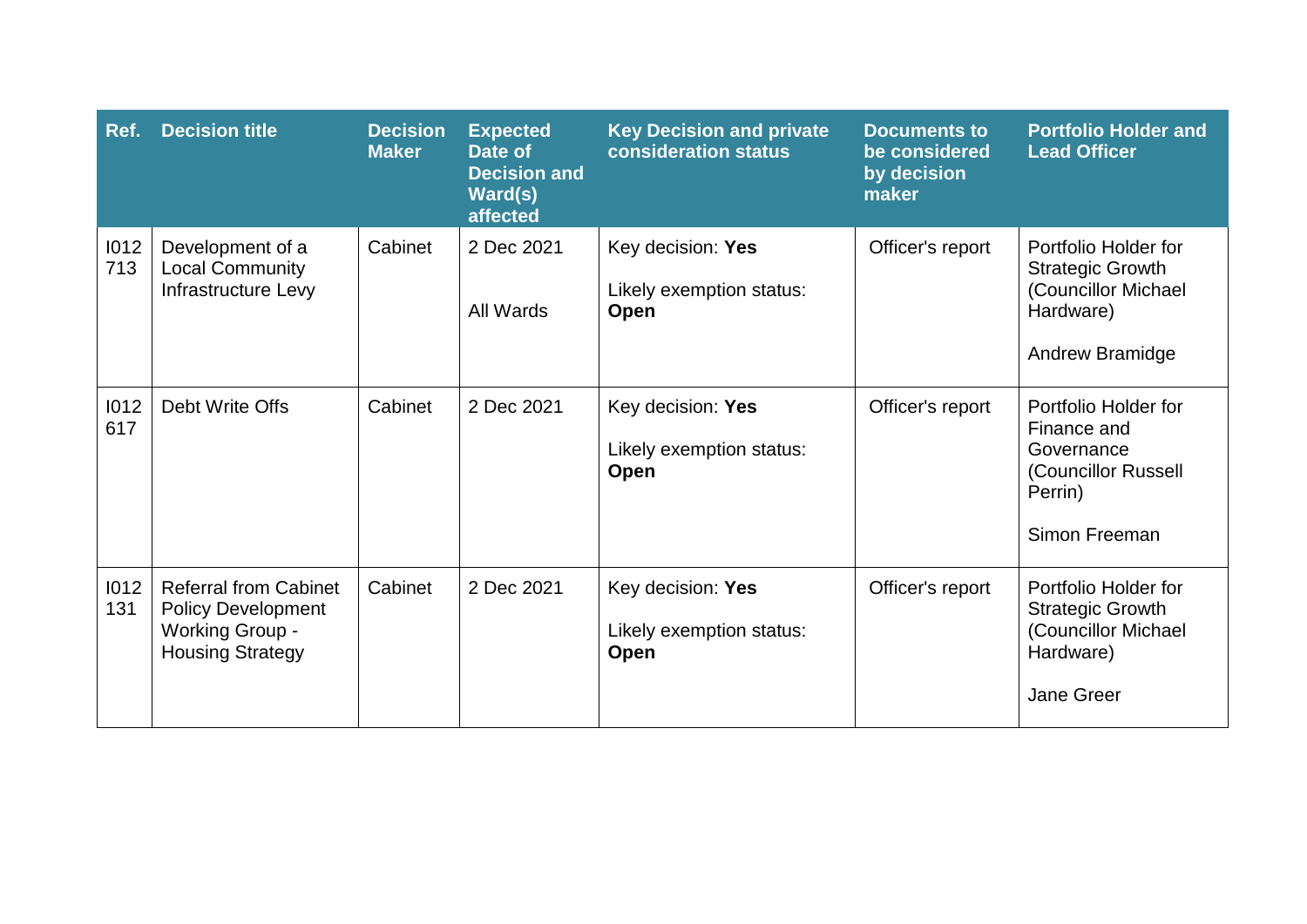| Ref.        | <b>Decision title</b>                                                                                                                              | <b>Decision</b><br><b>Maker</b> | <b>Expected</b><br>Date of<br><b>Decision and</b><br>Ward(s)<br>affected | <b>Key Decision and private</b><br>consideration status | <b>Documents to</b><br>be considered<br>by decision<br>maker | <b>Portfolio Holder and</b><br><b>Lead Officer</b>                                                   |
|-------------|----------------------------------------------------------------------------------------------------------------------------------------------------|---------------------------------|--------------------------------------------------------------------------|---------------------------------------------------------|--------------------------------------------------------------|------------------------------------------------------------------------------------------------------|
| 1012<br>618 | <b>Referral from Cabinet</b><br><b>Policy Development</b><br><b>Working Group - Local</b><br><b>Council Tax Support</b><br><b>Scheme Proposals</b> | Cabinet                         | 2 Dec 2021                                                               | Key decision: Yes<br>Likely exemption status:<br>Open   | Officer's report                                             | Portfolio Holder for<br>Finance and<br>Governance<br>(Councillor Russell<br>Perrin)<br>Simon Freeman |
| 1012<br>620 | <b>Medium Term</b><br><b>Financial Strategy</b><br>2022/23 - 2024/25                                                                               | Cabinet                         | 27 Jan 2022                                                              | Key decision: Yes<br>Likely exemption status:<br>Open   | Officer's report                                             | Portfolio Holder for<br>Finance and<br>Governance<br>(Councillor Russell<br>Perrin)<br>Simon Freeman |
| 1012<br>621 | <b>General Fund Budget</b><br>2022/23                                                                                                              | Cabinet                         | 27 Jan 2022                                                              | Key decision: Yes<br>Likely exemption status:<br>Open   | Officer's report                                             | Portfolio Holder for<br>Finance and<br>Governance<br>(Councillor Russell<br>Perrin)<br>Simon Freeman |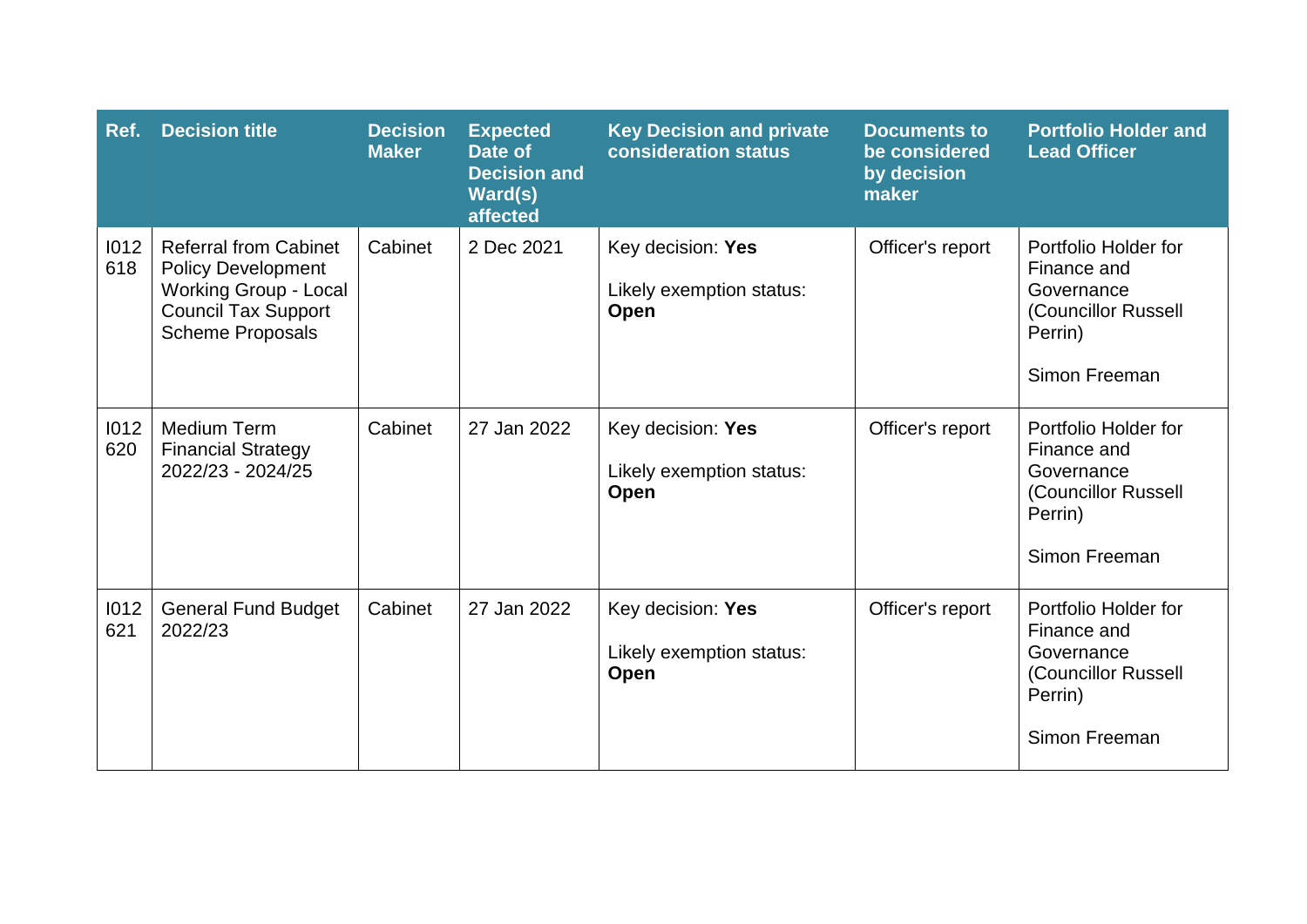| Ref.        | <b>Decision title</b>                                               | <b>Decision</b><br><b>Maker</b> | <b>Expected</b><br>Date of<br><b>Decision and</b><br>Ward(s)<br>affected | <b>Key Decision and private</b><br>consideration status | <b>Documents to</b><br>be considered<br>by decision<br>maker | <b>Portfolio Holder and</b><br><b>Lead Officer</b>                                                                                                                                             |
|-------------|---------------------------------------------------------------------|---------------------------------|--------------------------------------------------------------------------|---------------------------------------------------------|--------------------------------------------------------------|------------------------------------------------------------------------------------------------------------------------------------------------------------------------------------------------|
| 1012<br>622 | <b>Housing Revenue</b><br><b>Account Business</b><br>Plan 2021-2051 | Cabinet                         | 27 Jan 2022                                                              | Key decision: Yes<br>Likely exemption status:<br>Open   | Officer's report                                             | Portfolio Holder for<br>Housing (Councillor<br>Simon Carter),<br>Portfolio Holder for<br>Finance and<br>Governance<br>(Councillor Russell<br>Perrin)<br>Andrew Murray, Simon<br>Freeman        |
| 1012<br>623 | <b>Housing Revenue</b><br><b>Account Budget</b><br>2022/23          | Cabinet                         | 27 Jan 2022                                                              | Key decision: Yes<br>Likely exemption status:<br>Open   | Officer's report                                             | Portfolio Holder for<br><b>Housing (Councillor</b><br>Simon Carter),<br>Portfolio Holder for<br>Finance and<br>Governance<br>(Councillor Russell<br>Perrin)<br>Andrew Murray, Simon<br>Freeman |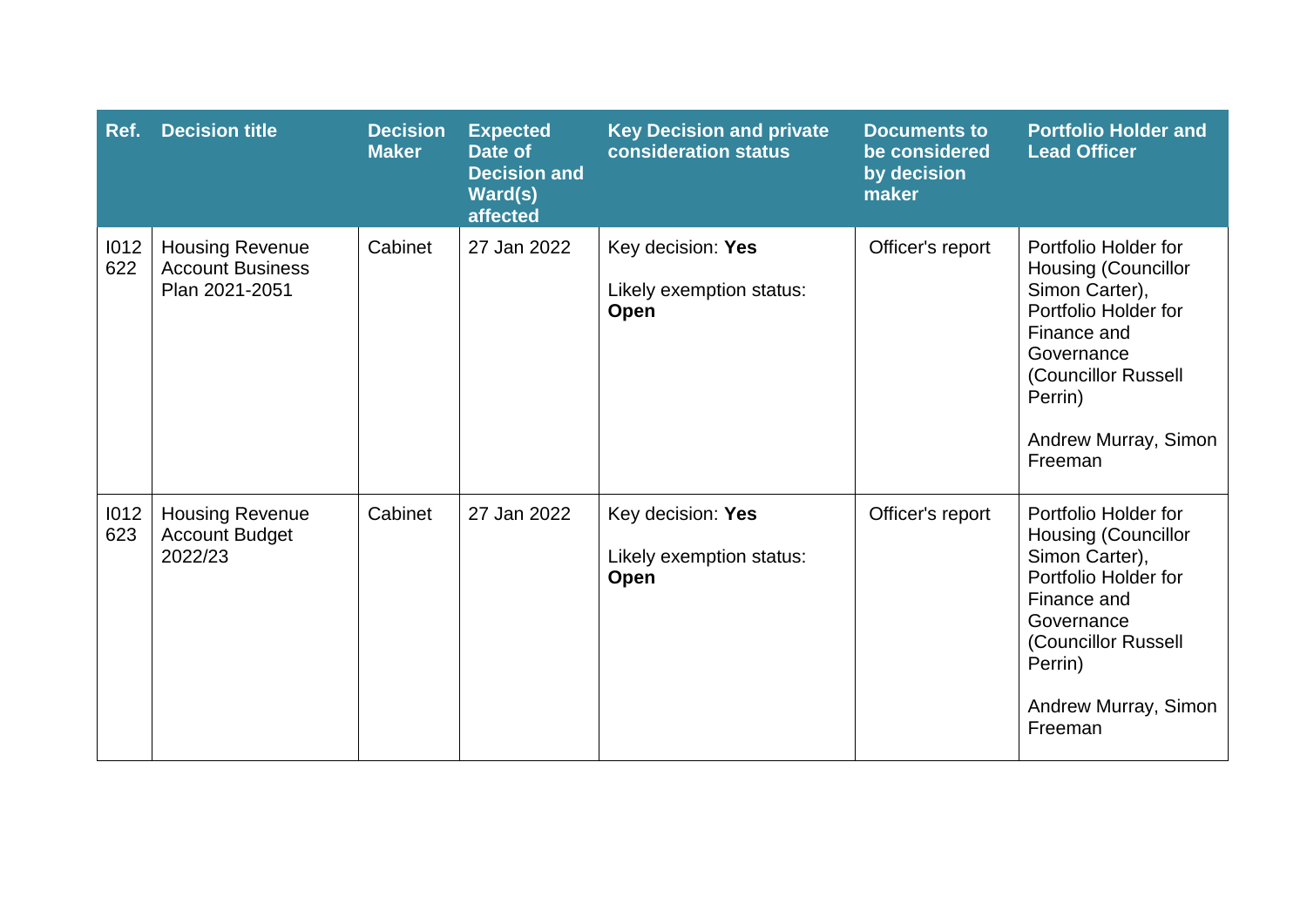| Ref.        | <b>Decision title</b>                          | <b>Decision</b><br><b>Maker</b> | <b>Expected</b><br>Date of<br><b>Decision and</b><br>Ward(s)<br>affected | <b>Key Decision and private</b><br>consideration status | <b>Documents to</b><br>be considered<br>by decision<br>maker | <b>Portfolio Holder and</b><br><b>Lead Officer</b>                                                                                                                                             |
|-------------|------------------------------------------------|---------------------------------|--------------------------------------------------------------------------|---------------------------------------------------------|--------------------------------------------------------------|------------------------------------------------------------------------------------------------------------------------------------------------------------------------------------------------|
| 1012<br>624 | <b>Capital and Treasury</b><br>Report 2022     | Cabinet                         | 27 Jan 2022                                                              | Key decision: Yes<br>Likely exemption status:<br>Open   | Officer's report                                             | Portfolio Holder for<br>Finance and<br>Governance<br>(Councillor Russell<br>Perrin)<br>Simon Freeman                                                                                           |
| 1012<br>625 | <b>Capital Programmes</b><br>2021/22 - 2023/24 | Cabinet                         | 27 Jan 2022                                                              | Key decision: Yes<br>Likely exemption status:<br>Open   | Officer's report                                             | Portfolio Holder for<br><b>Housing (Councillor</b><br>Simon Carter),<br>Portfolio Holder for<br>Finance and<br>Governance<br>(Councillor Russell<br>Perrin)<br>Andrew Murray, Simon<br>Freeman |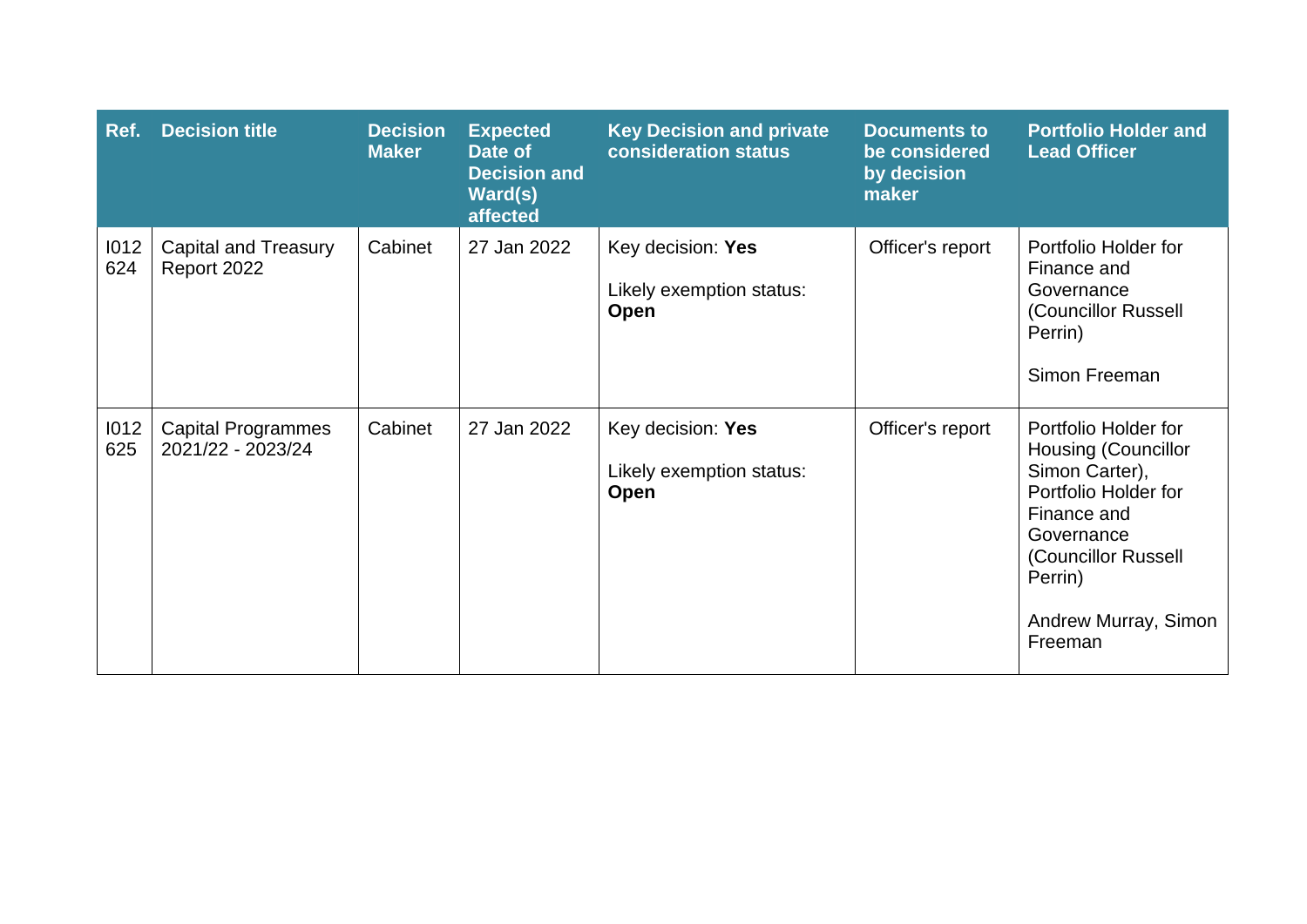| Ref.        | <b>Decision title</b>                                         | <b>Decision</b><br><b>Maker</b> | <b>Expected</b><br>Date of<br><b>Decision and</b><br>Ward(s)<br>affected | <b>Key Decision and private</b><br>consideration status      | <b>Documents to</b><br>be considered<br>by decision<br>maker | <b>Portfolio Holder and</b><br><b>Lead Officer</b>                                                                     |
|-------------|---------------------------------------------------------------|---------------------------------|--------------------------------------------------------------------------|--------------------------------------------------------------|--------------------------------------------------------------|------------------------------------------------------------------------------------------------------------------------|
| 1012<br>875 | <b>Community Safety</b><br>Strategy                           | Cabinet                         | 27 Jan 2022<br>All Wards                                                 | Key decision: Yes<br>Likely exemption status:<br><b>Open</b> | Officer's report                                             | Deputy Leader and<br>Portfolio Holder for<br><b>Community Resilience</b><br>(Councillor Joel<br>Charles)<br>Jane Greer |
| 1012<br>626 | Joint Finance and<br>Performance Report,<br>Quarter 3 2021/22 | Cabinet                         | 24 Mar 2022                                                              | Key decision: Yes<br>Likely exemption status:<br><b>Open</b> | Officer's report                                             | Portfolio Holder for<br>Finance and<br>Governance<br>(Councillor Russell<br>Perrin)<br>Simon Freeman                   |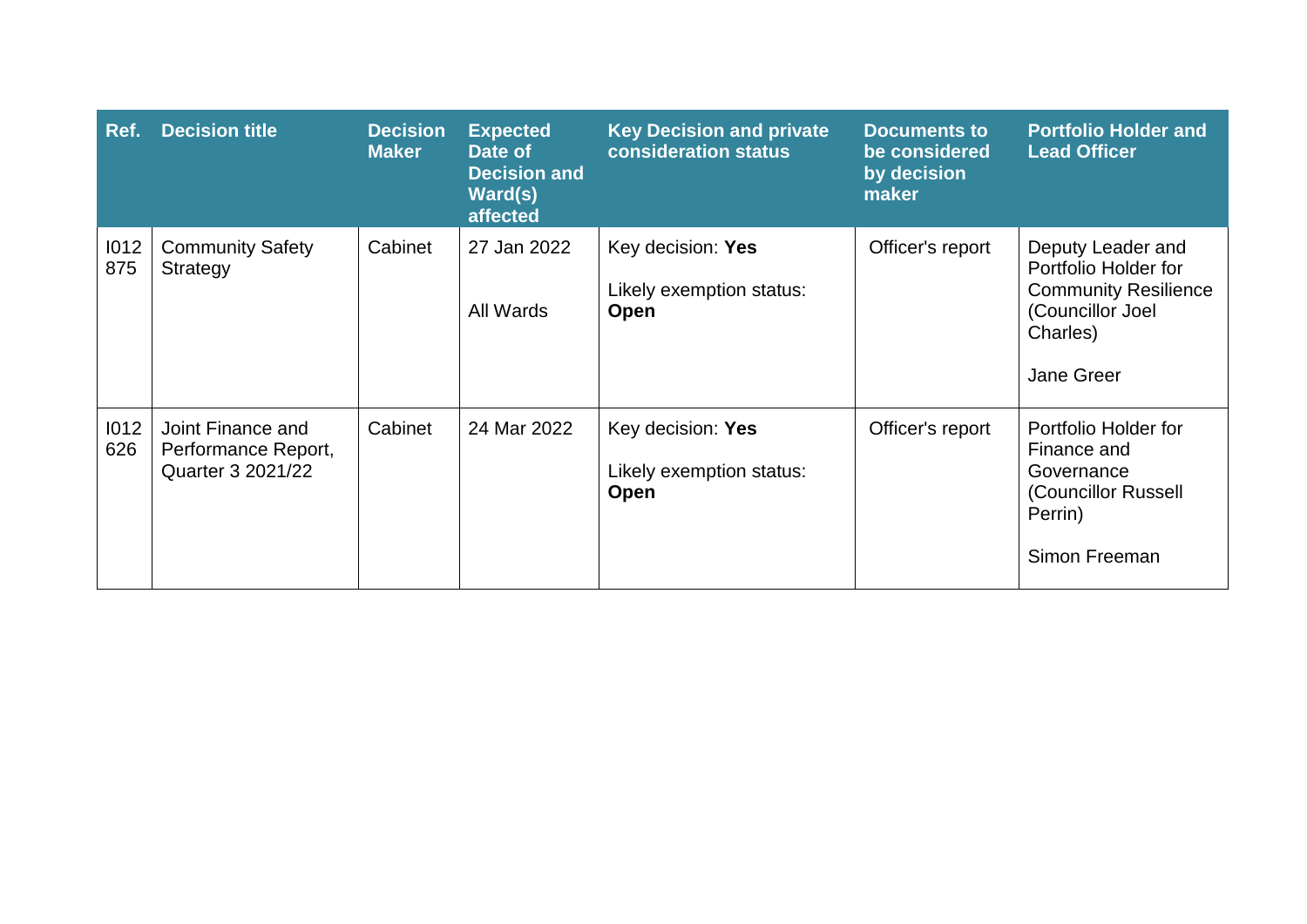| Ref.        | <b>Decision title</b>                                                            | <b>Decision</b><br><b>Maker</b> | <b>Expected</b><br>Date of<br><b>Decision and</b><br>Ward(s)<br>affected | <b>Key Decision and private</b><br><b>consideration status</b> | <b>Documents to</b><br>be considered<br>by decision<br>maker | <b>Portfolio Holder and</b><br><b>Lead Officer</b>                                                                                                                                             |
|-------------|----------------------------------------------------------------------------------|---------------------------------|--------------------------------------------------------------------------|----------------------------------------------------------------|--------------------------------------------------------------|------------------------------------------------------------------------------------------------------------------------------------------------------------------------------------------------|
| 1012<br>627 | <b>Housing Revenue</b><br>Account, Quarter 3<br><b>Finance Report</b><br>2021/22 | Cabinet                         | 24 Mar 2022                                                              | Key decision: Yes<br>Likely exemption status:<br>Open          | Officer's report                                             | Portfolio Holder for<br><b>Housing (Councillor</b><br>Simon Carter),<br>Portfolio Holder for<br>Finance and<br>Governance<br>(Councillor Russell<br>Perrin)<br>Andrew Murray, Simon<br>Freeman |
| 1012<br>628 | Capital Programme,<br><b>Quarter 3 Finance</b><br>Report 2021/22                 | Cabinet                         | 24 Mar 2022                                                              | Key decision: Yes<br>Likely exemption status:<br>Open          | Officer's report                                             | Portfolio Holder for<br>Housing (Councillor<br>Simon Carter),<br>Portfolio Holder for<br>Finance and<br>Governance<br>(Councillor Russell<br>Perrin)<br>Andrew Murray, Simon<br>Freeman        |